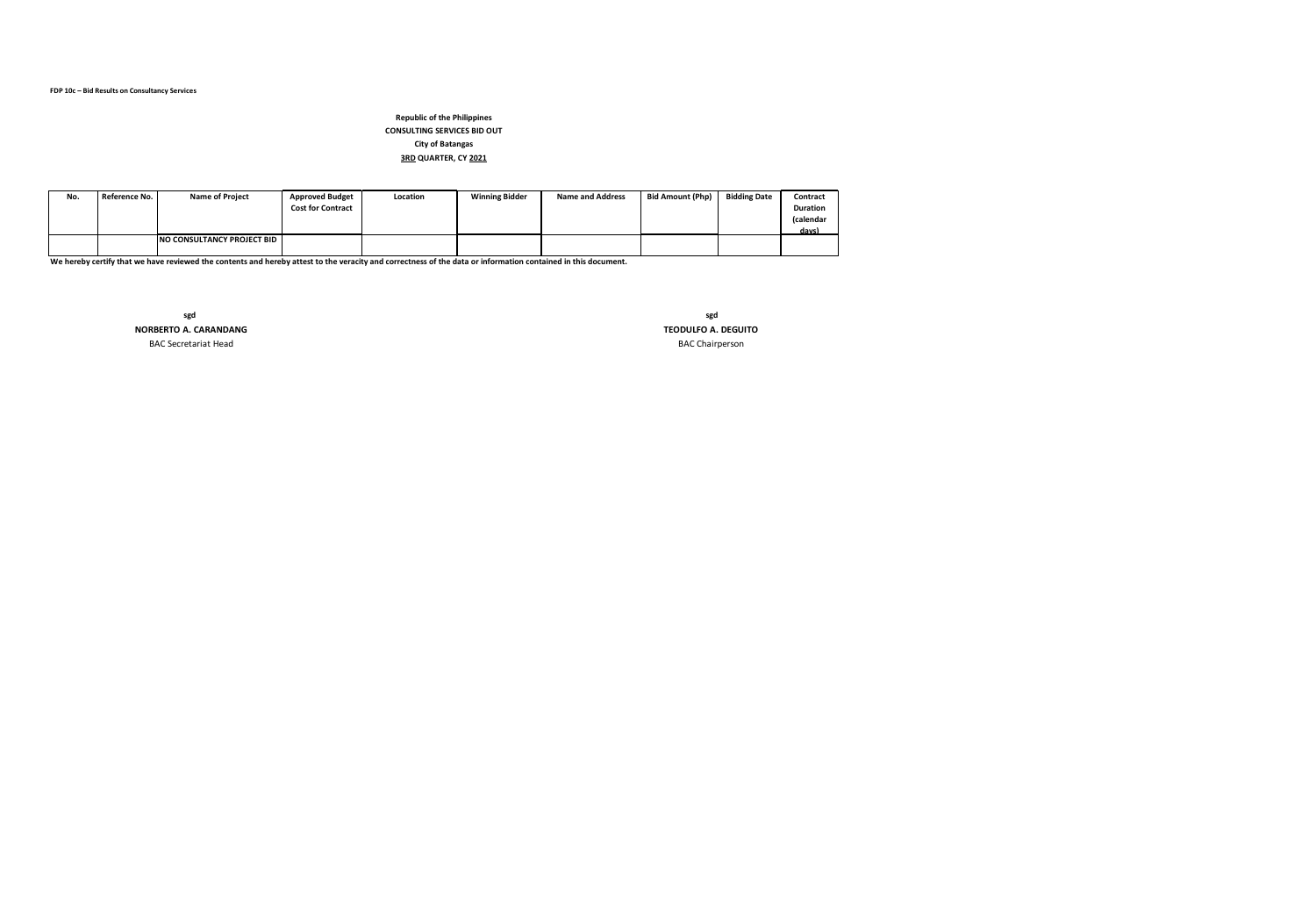| No. | Reference No. | <b>Name of Project</b>      | <b>Approved Budget</b><br><b>Cost for Contract</b> | Location | <b>Winning Bidder</b> | <b>Name and Address</b> | <b>Bid Amount (Php)</b> | <b>Bidding Date</b> | Contract<br><b>Duration</b><br>(calendar<br>davs) |
|-----|---------------|-----------------------------|----------------------------------------------------|----------|-----------------------|-------------------------|-------------------------|---------------------|---------------------------------------------------|
|     |               | INO CIVIL WORKS PROJECT BID |                                                    |          |                       |                         |                         |                     |                                                   |

# **Republic of the Philippines CIVIL WORKS BID OUT City of Batangas 3RD QUARTER, CY 2021**

**sgd sgd NORBERTO A. CARANDANG TEODULFO A. DEGUITO**

BAC Secretariat Head BAC Chairperson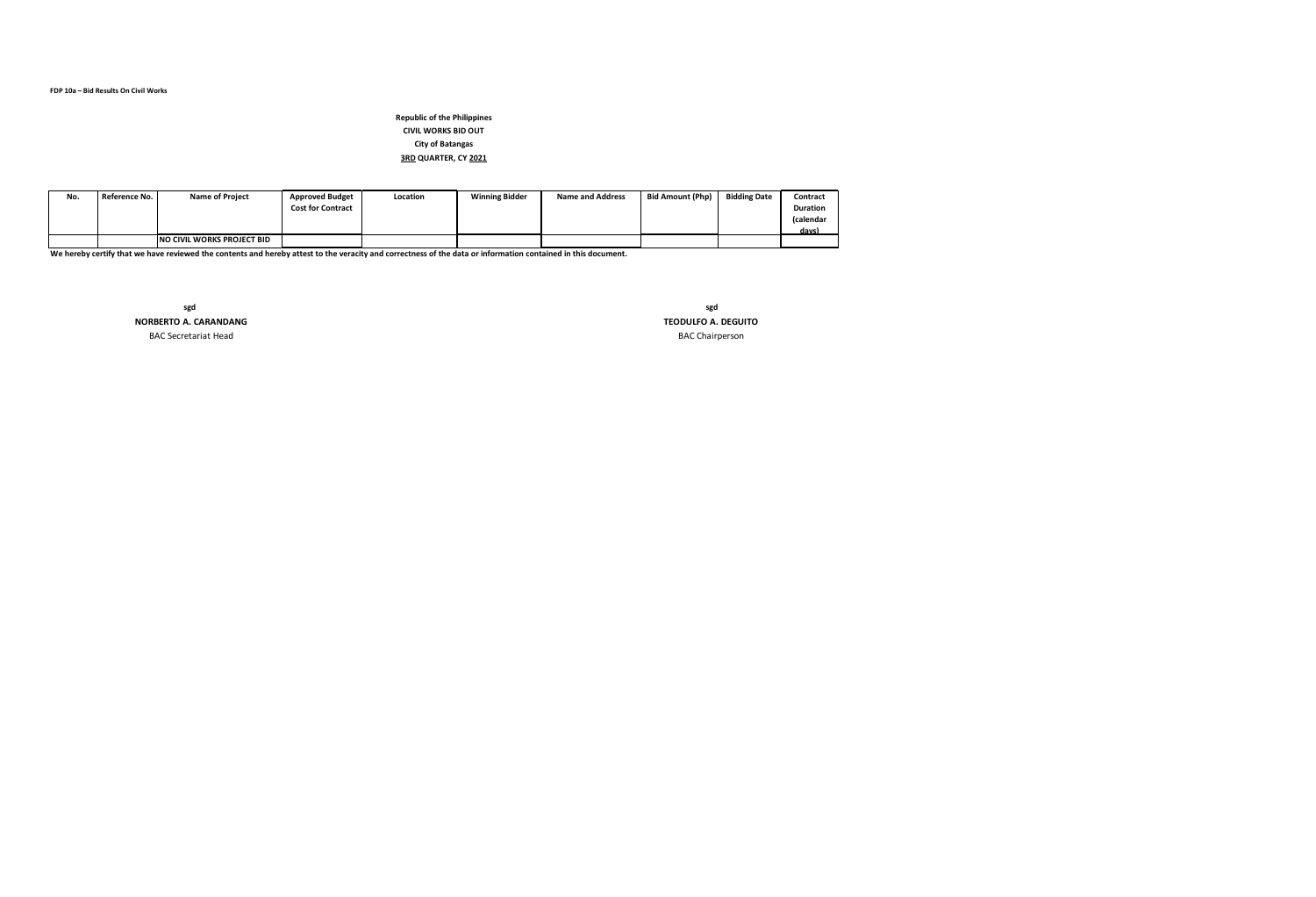| Reference No.   | Item Description                                                     | Approved Budget<br>for the Contract | Winning Bidder                                                             | Name & Address of Bidder                                                | <b>Bid Amount</b><br>Php | Date of Bidding |
|-----------------|----------------------------------------------------------------------|-------------------------------------|----------------------------------------------------------------------------|-------------------------------------------------------------------------|--------------------------|-----------------|
| BAC-PG-00139-21 | Repair & maintenance of various service<br>vehicles                  | 876,310.58                          | D. Dimaandal Car Care center                                               | Dante Dimaandal/Kumintang Ibaba, Batangas<br>City                       | 875,308.00               | 7/2/2021        |
| BAC-PG-00140-21 | supply, delivery & repair of various<br>airconditioning units        | 333,650.00                          | Refregeration<br>B.M.<br>Jaime<br>Airconditioning                          | & Jaime Magadia/Kumintang Ibaba, Batangas<br>City                       | 333,450.00               | 7/2/2021        |
| BAC-PG-00141-21 | Purified Drinking Water                                              | 859,680.00                          | Gave's water & refiling Station                                            | Emma Tresvalles/Gulod Labac Batangas City                               | 857,769.60               | 7/2/2021        |
| BAC-PG-00142-21 | Goods & Commodities                                                  | 672,375.00                          | Smartbiz Trading & Gen. Mdse                                               | Wherly Manansala/Brgy 19, Batangas City                                 | 671,875.00               | 7/2/2021        |
| BAC-PG-00143-21 | Various kitchenware                                                  | 692,032.00                          | Ten 25 Enterprises                                                         | Ma. Lea Macatangay/Brgy Tulo., Batangas City                            | 691,954.00               | 7/2/2021        |
| BAC-PG-00123-21 | Two units Response vehicle                                           | 5,502,000.00                        | Toyota Batangas City                                                       | Jose Laurel V/ Diversion Rd, Balagtas Batangas<br>City                  | 5,500,000.00             | 7/5/2021        |
| BAC-PG-00124-21 | Coastal Security, Environmental & Disaster<br><b>Patrol Services</b> | 5,500,000.00                        | Niño Jesus Security Services Corp.                                         | Ruel Saonoy/Arce Subd Kumintang Ibaba,<br><b>Batangas City</b>          | 5,478,000.00             | 7/5/2021        |
| BAC-PG-00132-21 | Trophies                                                             | 1,520,000.00                        | Gold & Silver Metal Arts & gen.<br>Mdse.                                   | Rolly Mendoza/D. Silang St, Batangas City                               | 1.519.002.50             | 7/5/2021        |
| BAC-PG-00144-21 | Various Office Supplies & Equipment                                  | 523,997.00                          | Ten 25 Enterprises                                                         | Ma. Lea Macatangay/Brgy Tulo., Batangas City                            | 522,565.50               | 7/7/2021        |
| BAC-PG-00145-21 | Various Materials                                                    | 737,587.00                          | <b>Cosworx Trading</b>                                                     | Melvin Lee Tan/Pastor Rd. cuta, Batangas City                           | 736,385.00               | 7/9/2021        |
| BAC-PG-00146-21 | Television set with bracket                                          | 825,000.00                          | <b>L&amp;H Marketing</b>                                                   | Ramon Salvador Bonales/#17 Ms. Philippines St<br>brgy 10, Batangas City | 824,000.00               | 7/9/2021        |
| BAC-PG-00147-21 | installation of combi roller blinds                                  | 185,362.00                          | Society Glass & Gabriel Builders, Quintor Tan/Bolbok Batangas City<br>Inc. |                                                                         | 185,212.00               | 7/9/2021        |
| BAC-PG-00148-21 | Goods & Commodities                                                  | 668,660.00                          | Smartbiz Trading & gen. Mdse.                                              | Wherly Manansala/Brgy 19, Batangas City                                 | 668,135.00               | 7/9/2021        |
| BAC-PG-00149-21 | Various Office Supplies                                              | 276,636.00                          | Mel-C Trading                                                              | Coronel/Pinagkrusan<br>Imelda<br>Alitagtag<br><b>Batangas</b>           | 276,461.00               | 7/9/2021        |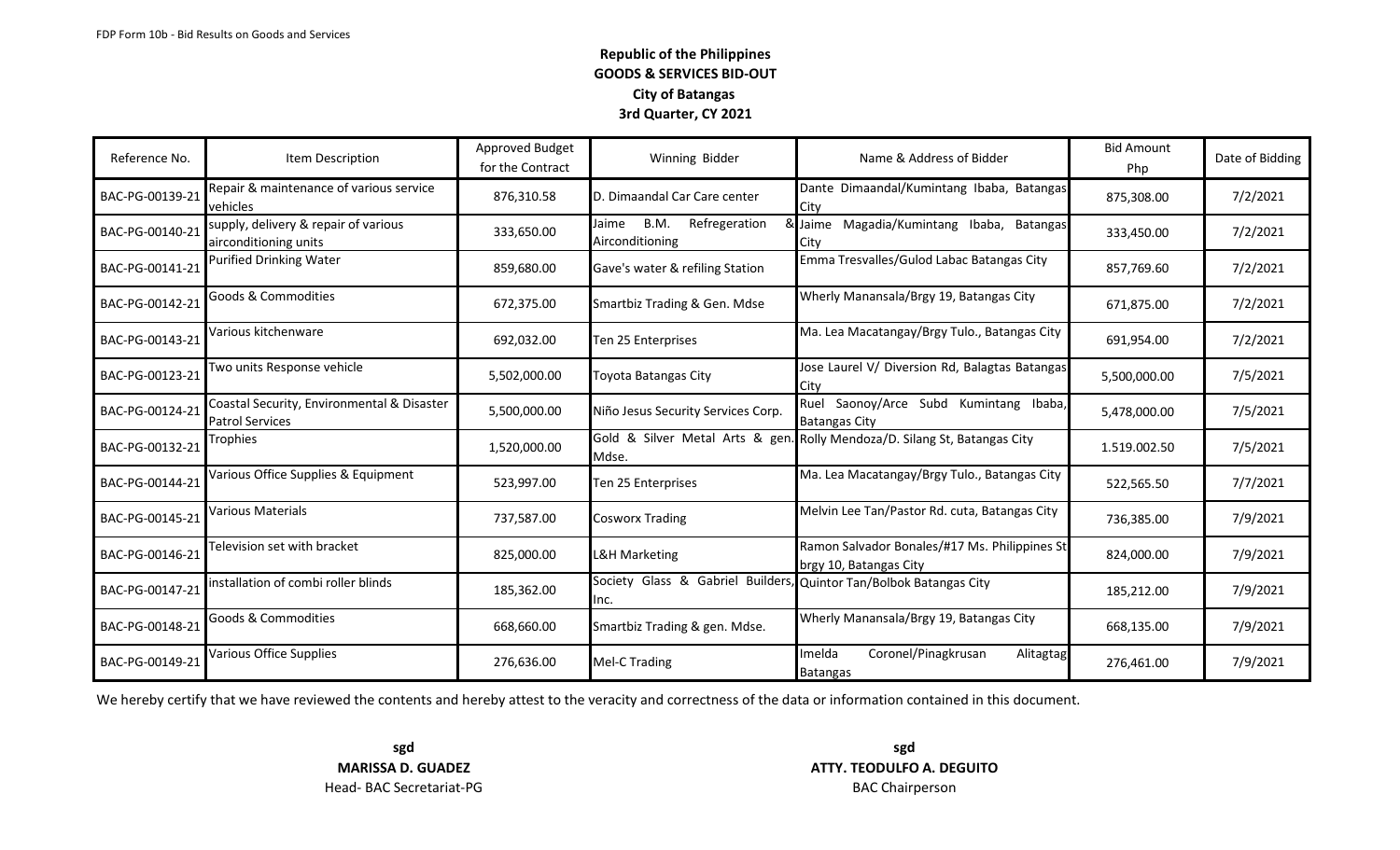|                 |                                                         | <del>Approveu buuget</del> |                                             |                                                                                                       | <b>Bid Amount</b> |                 |
|-----------------|---------------------------------------------------------|----------------------------|---------------------------------------------|-------------------------------------------------------------------------------------------------------|-------------------|-----------------|
| Reference No.   | Item Description                                        | for the Contract           | Winning Bidder                              | Name & Address of Bidder                                                                              | Php               | Date of Bidding |
| BAC-PG-00158-21 | Various Supplies & Equipment                            | 300,470.00                 | Gensson Trade Corp.                         | Alberto Uy Bomping/P. Zamora St, Batagas City                                                         | 300,320.00        | 7/15/2021       |
| BAC-PG-00159-21 | Repair & maintenance of various service<br>vehcles      | 631,915.00                 | D. Dimaandal Car Care Center                | Dante Dimaandal/Kumintang Ibaba, Batangas<br>City                                                     | 631,165.00        | 7/15/2021       |
| BAC-PG-00160-21 | Desktop Computers                                       | 922,000.00                 | Mel- C Trading                              | Coronel/Pinagkrusan,<br>Imelda<br>alitagtag<br>Batangas                                               | 921,800.00        | 7/15/2021       |
| BAC-PG-00161-21 | <b>Various Veterinary Supplies</b>                      | 376,829.00                 | <b>Nutrilink Enterprises</b>                | Mercado/351<br>Bolbok Lipa City<br>Eleuterio<br>Batangas                                              | 376,629.00        | 7/15/2021       |
| BAC-PG-00150-21 | Various Medical, Dental & Laboratory<br><b>Supplies</b> | 1,414,260.00               | Jaydee Care Marketing                       | Michael<br>Dumaraos/Banaba<br>John<br>South<br><b>Batangas City</b>                                   | 1,413,490.00      | 7/21/2021       |
| BAC-PG-00152-21 | <b>Flood Early Warning Device</b>                       | 1,064,000.00               | L & H Marketing                             | Ramon Salvador Boñales/#17 Ms Phil St. Brgy<br>10, Batangas City                                      | 1,063,300.00      | 7/21/2021       |
| BAC-PG-00153-21 | Farm Tractors                                           | 7,100,000.00               | Supply Corp.                                | Brixton Construction & Industrial Eliseo Libunao/142 Kamias St, Armon Bldg<br>Quezon City             | 7,069,100.00      | 7/21/2021       |
| BAC-PG-00154-21 | First aid & Medical Supplies                            | 2,317,753.00               | Ten 25 Enterprises                          | Maria Lea Macatangay/Brgy Tulo, Batangas<br>City                                                      | 2,315,461.80      | 7/21/2021       |
| BCA-PG-00164-21 | Various Medical Supplies                                | 668,564.00                 | Jaydee Care Marketing                       | Michael<br>John<br>Dumaraos/Banaba<br>South<br><b>Batangas City</b>                                   | 668,033.00        | 7/21/2021       |
| BAC-PG-00165-21 | Various IT Equipment                                    | 994,600.00                 | Smartbiz Trading & Gen. Mdse.               | Wherly Manansala/Brgy 19, Batangas City                                                               | 943,600.00        | 7/21/2021       |
| BAC-PG-00166-21 | Various Supplies & Equipment                            | 547,247.50                 | gen Contractor                              | Ditan Precision & control Supply & Marcelo Ditan/delas Alas Drive Pob.<br>20,<br><b>Batangas City</b> | 540,197.50        | 7/21/2021       |
| BAC-PG-00167-21 | Various Maintenance Materials                           | 854,365.00                 | <b>State Construction &amp; Mill Supply</b> | Wennie Ebora/D. Silang st., Batangas City                                                             | 854,334.50        | 7/21/2021       |
| BAC-PG-00187-21 | <b>Publication of Awarded Contracts</b>                 | 500,000.00                 | <b>Batangas Post</b>                        | Jay Ferdinand malaluan/De joya Compd,<br>alangilan Batangas City                                      | 499,000.00        | 7/30/2021       |
| BAC-PG-00186-21 | Various Medical Supplies                                | 616,350.00                 | Jaydee Care Marketing                       | Dumaraos/Banaba<br>Michael<br>South<br>John<br><b>Batangas City</b>                                   | 615,550.00        | 7/30/2021       |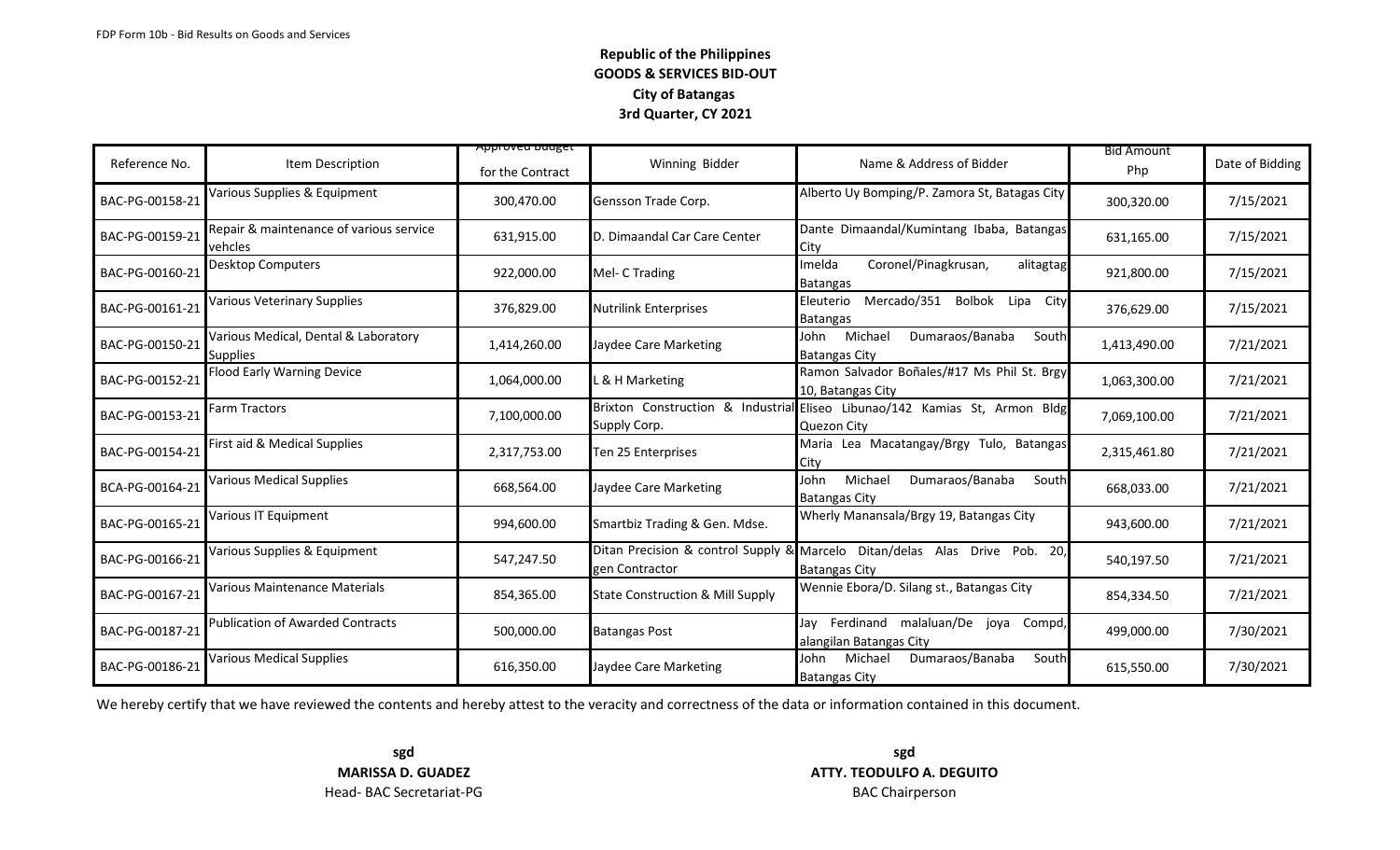| Reference No.   | Item Description                                           | Approved Budget<br>for the Contract | Winning Bidder                                            | Name & Address of Bidder                                            | <b>Bid Amount</b><br>Php | Date of Bidding |
|-----------------|------------------------------------------------------------|-------------------------------------|-----------------------------------------------------------|---------------------------------------------------------------------|--------------------------|-----------------|
| BAC-PG-00184-21 | Repair & maintenance of various service<br>vehicles        | 454,194.75                          | D. Dimaandal Car Care Center                              | Dante Dimaandal/Kumintang Ibaba, Batangas<br>City                   | 453,894.00               | 7/30/2021       |
| BAC-PG-00183-21 | Various Office Supplies                                    | 364,559.50                          | Smartbiz Trading & Gen. Mdse.                             | Wherly Manansala/Brgy 19, Batangas City                             | 364,059.50               | 7/30/2021       |
| BAC-PG-00182-21 | Printing of Tarpaulins, Deskpad & index<br>Card            | 526,450.00                          | <b>Goldmine Printing Press</b>                            | Editha Santos/Evagelista St., Batangas City                         | 526,435.00               | 7/30/2021       |
| BAC-PG-00180-21 | Various Office Supplies & Equipment                        | 985,416.00                          | Mel- C Trading                                            | Coronel/Pinagkrusan,<br>Imelda<br>alitagtag<br>Batangas             | 985,216.00               | 7/30/2021       |
| BAC-PG-00175-21 | Repair & rehabilitation of defective traffic<br>controller | 7,999,884.00                        | Traffic Signal Builders, Inc.                             | Virgilio abanilla Jr./Mayon St., Sta. Ana Manila                    | 7,997,934.00             | 8/3/2021        |
| BAC-PG-00174-21 | Installation of additional CCTV Camera                     | 2,123,417.00                        | MGS Builders & gen. Contractor                            | Kenneth Suarez/Sta. Rita Karsada Batangas City                      | 2,121,917.00             | 8/3/2021        |
| BAC-PG-00173-21 | Various Laboratory Furniture                               | 1,380,000.00                        | <b>ABCC Sales &amp; services</b>                          | Claudia<br>Girlie marcial/36 P. Ocampo St.,<br><b>Batangas City</b> | 1,376,000.00             | 8/3/2021        |
| BAC-PG-00172-21 | Fuel                                                       | 1,711,985.00                        | <b>RBC Petron Gasoline Station</b>                        | Rodrigo Castillo/Kumintang Ilaya, Batangas City                     | 1,708,665.00             | 8/3/2021        |
| BAC-PG-00195-21 | Printing of Bid Forms w/Batangas City logo                 | 48,500.00                           | <b>Goldmine Printing Press</b>                            | Editha Santos/Evagelista St., Batangas City                         | 48,475.00                | 8/6/2021        |
| BAC-PG-00193-21 | Siphoning Services & Manhole Cleaning                      | 469,000.00                          | Wastecon, Inc.                                            | Andrea Loise Macaraig/Sitio Catmon San Jose<br>Sico, Batangas City  | 462,500.00               | 8/6/2021        |
| BAC-PG-00192-21 | <b>Medical Supplies</b>                                    | 525,800.00                          | Eurocare Pharma Inc.                                      | Rodrig Villanueva/Cupang Muntilupa City                             | 525,660.00               | 8/6/2021        |
| BAC-PG-00191-21 | Various Office Supplies & Equipment                        | 406,268.00                          | Ten 25 Enterprises                                        | Ma. Lea Macatangay/Brgy Tulo Batangas City                          | 405,047.00               | 8/6/2021        |
| BAC-PG-00190-21 | Various Materials                                          | 265,465.00                          | <b>State Construction &amp; Mill Supply</b>               | Virginia Cortes/d. Silang St., Batangas City                        | 265,456.60               | 8/6/2021        |
| BAC-PG-00196-21 | Meals                                                      | 371,000.00                          | Triple 8<br>Carinderia<br><u>&amp;</u><br><b>Services</b> | Catering Julita Macatangay/Sta. Rita Batangas City                  | 369,940.00               | 8/6/2021        |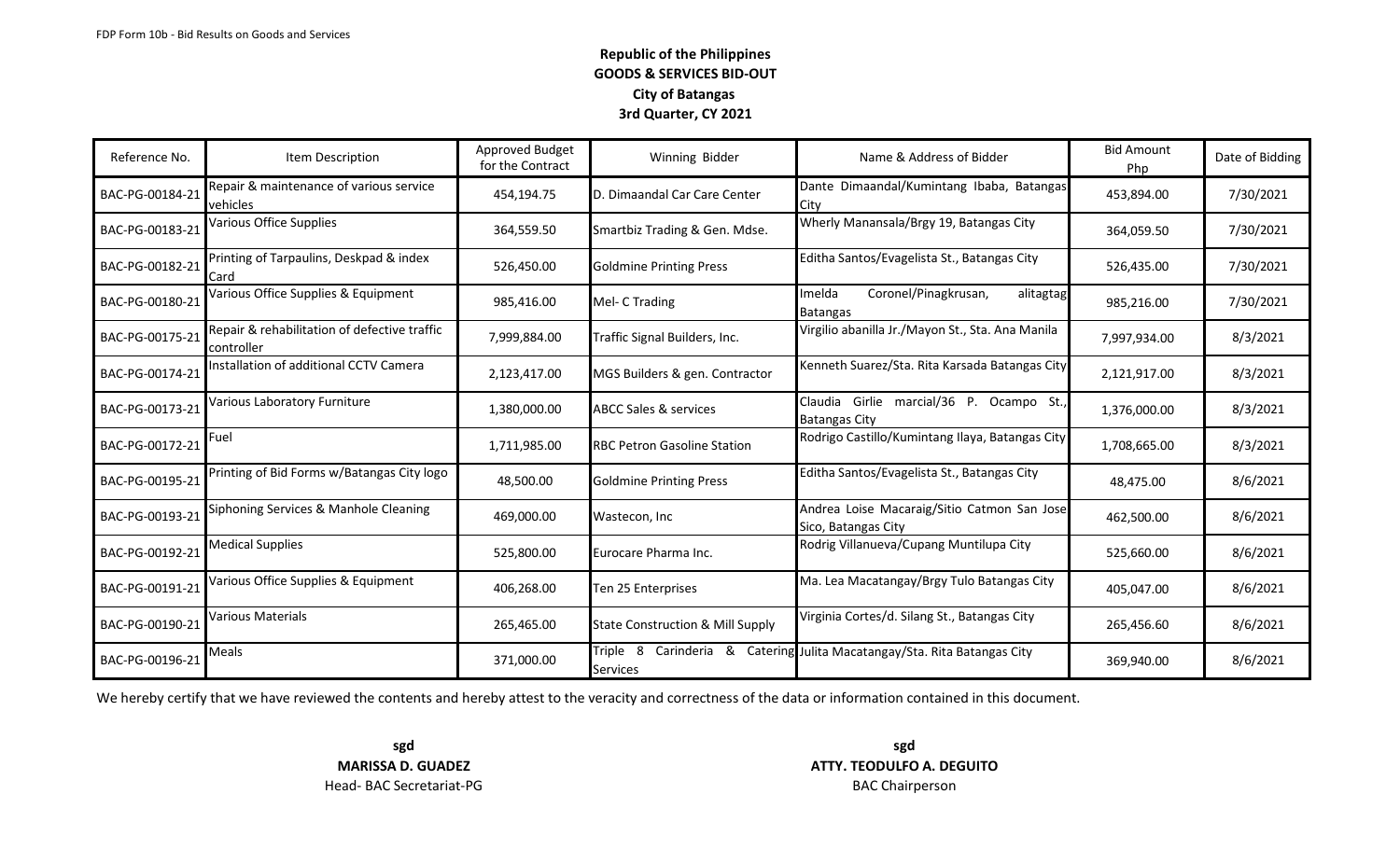| Reference No.   | Item Description                                            | Approved Budget<br>for the Contract | Winning Bidder                     | Name & Address of Bidder                                                                           | <b>Bid Amount</b><br>Php | Date of Bidding |
|-----------------|-------------------------------------------------------------|-------------------------------------|------------------------------------|----------------------------------------------------------------------------------------------------|--------------------------|-----------------|
| BAC-PG-00200-21 | <b>Medical Supplies</b>                                     | 699,998.00                          | Chel's & Clyde Trading             | Marian Mendoza/Laguna Hills Subd. Pansol<br>Calamba, laguna                                        | 699,498.00               | 8/10/2021       |
| BAC-PG-00201-21 | Various office Supplies                                     | 547,850.00                          | Chel's & Clyde Trading             | Marian Mendoza/Laguna Hills Subd. Pansol<br>Calamba, laguna                                        | 547,350.00               | 8/10/2021       |
| BAC-PG-00202-21 | Trash Bags                                                  | 500,000.00                          | Asian Gen. Mdse                    | Esteleita Alda/Pinamucan Ibaba, Batangas City                                                      | 499,687.50               | 8/10/2021       |
| BAC-PG-00203-21 | Various Supplies & equipment                                | 544,247.50                          | gen. Contractor                    | Ditan Precision & control Supply & marcelo Ditan/delas Alas Drive Brgy 20,<br><b>Batangas City</b> | 540,197.00               | 8/10/2021       |
| BAC-PG-00204-21 | Customized Shirt & Polo Shirt                               | 203,000.00                          | Tatao Shirts & Gen. Mdse           | Tomas Mojares/P. Torres St, Lipa City                                                              | 202,689.00               | 8/10/2021       |
| BAC-PG-00199-21 | Various Supplies                                            | 509,170.00                          | Grandeur Printing & gen. Mdse.     | Luzviminda Villena/Paharang East, Batangas<br><b>City</b>                                          | 508,695.00               | 8/10/2021       |
| BAC-PG-00221-21 | Repair & maintenance of various servivce<br>vehicles        | 63,470.00                           | <b>RBC Petron Gsoline Station</b>  | Rodrigo Castillo/Kumintang Ibab, Batangas City                                                     | 63,314.00                | 8/20/2021       |
| BAC-PG-00179-21 | Organic disinfectant                                        | 9,975,000.00                        | Verde Solutions &<br>Corp.         | innovations Jennifer mabituin/Brgy Oranbo, Batangas City                                           | 9,971,865.00             | 8/17/2021       |
| BAC-PG-00176-21 | Repair & restoration of CCTV surveillance<br>Camera         | 11,944,097.60                       | Orange IT Exchange Corp.           | Timothy<br>Ruth<br>Evangelista/Salcedo<br>Village<br>makati City                                   | 11,941,093.00            | 8/17/2021       |
| BAC-PG-00194-21 | Various medical supplies                                    | 1,449,075.00                        | P.A. Mendoza Trading<br>&<br>Mdse. | gen. Prudencio Mendoza/Apacible St., Batangas City                                                 | 1,448,075.00             | 8/17/2021       |
| BAC-PG-00214-21 | Various Suppolies & equipment                               | 451,507.00                          | Gensson Trade Corp.                | Alberto Uy Bomping/P. Zamora St, Batagas City                                                      | 451,207.00               | 8/17/2021       |
| BAC-PG-00215-21 | Various construction materials & LED<br>Industrial Lighting | 474,007.00                          | <b>Cosworx Trading</b>             | Melvin Lee Tan/Pastor Rd. cuta, Batangas City                                                      | 472,807.00               | 8/17/2021       |
| BAC-PG-00217-21 | <b>SMAW Equipment</b>                                       | 819,375.00                          | L&H Marketing                      | Ramon Salvador Bonales/#17 Ms. Philippines St<br>brgy 10, Batangas City                            | 818,375.00               | 8/20/2021       |
| BAC-PG-00227-21 | Snacks & Food Packs                                         | 130,000.00                          | Tia rosa's Catering                | Mary Ann Ramirez/Alangilan, Batangas City                                                          | 129,900.00               | 8/26/2021       |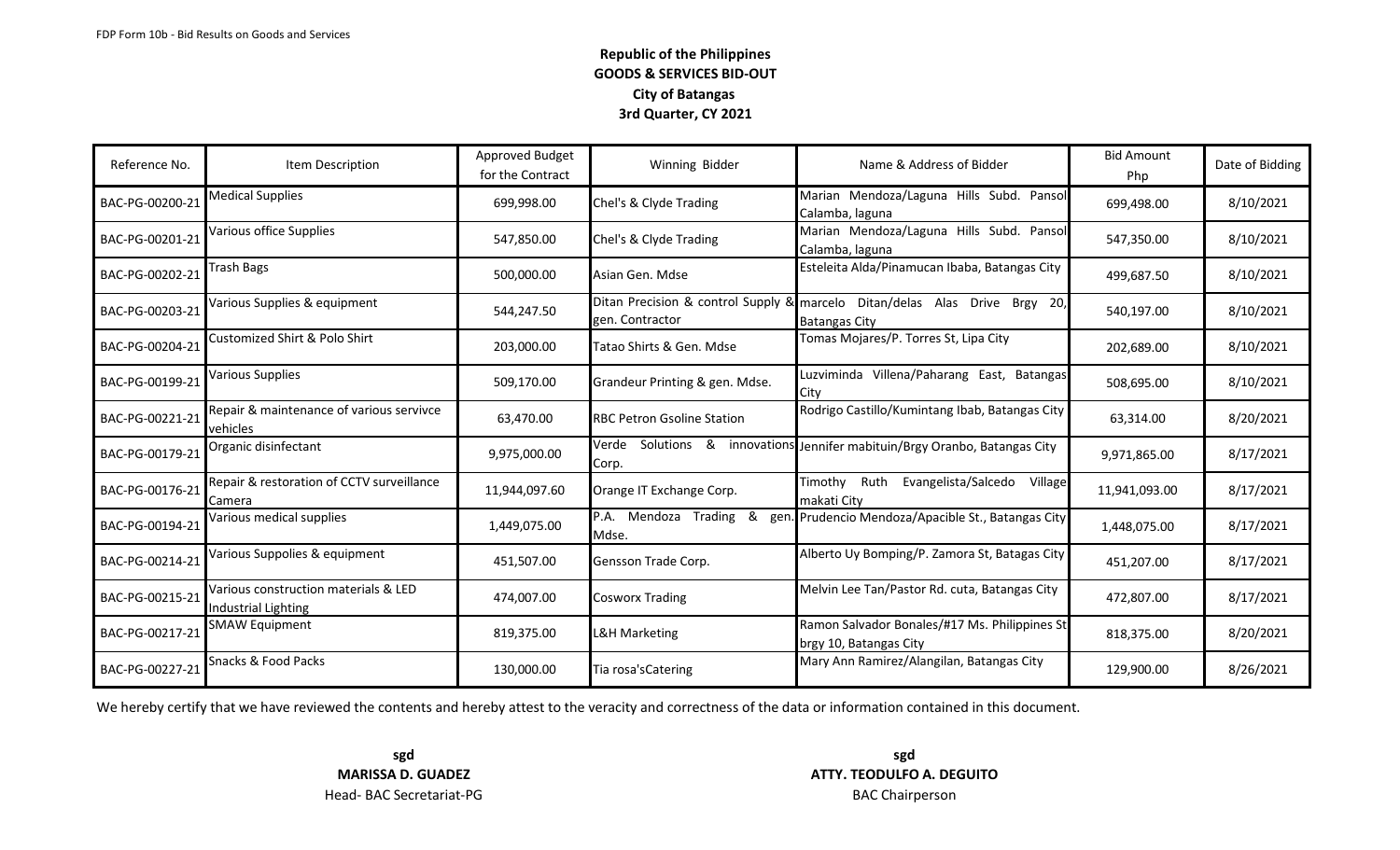| Reference No.   | Item Description                                            | Approved Budget<br>for the Contract | Winning Bidder                              | Name & Address of Bidder                                                                              | <b>Bid Amount</b><br>Php | Date of Bidding |
|-----------------|-------------------------------------------------------------|-------------------------------------|---------------------------------------------|-------------------------------------------------------------------------------------------------------|--------------------------|-----------------|
| BAC-PG-00226-21 | <b>Event Shirts</b>                                         | 140,000.00                          | Tatao Shirts & Gen. Mdse                    | Tomas Mojares/P. Torres St, Lipa City                                                                 | 139,895.00               | 8/26/2021       |
| BAC-PG-00225-21 | Waterpump & submersible pump                                | 242,500.00                          | Nemar & Lumber Hardware Corp.               | Philip Chua/Calicanto Batangas City                                                                   | 242,000.00               | 8/26/2021       |
| BAC-PG-0024-21  | Repair & maintenance of various servivce<br>vehicles        | 414,975.00                          | D. Dimaandal Car Care Center                | Dante Dimaandal/Kumintang Ibaba, Batangas<br>City                                                     | 414,475.00               | 8/26/2021       |
| BAC-PG-00223-21 | Various materials                                           | 981,955.00                          | Gensson Trade Corp.                         | Alberto Uy Bomping/P. Zamora St, Batagas City                                                         | 981,205.00               | 8/26/2021       |
| BAC-PG-00222-21 | Various Construction & Electrial Materials                  | 719,305.20                          | rentals                                     | Rockgold Trading & eQuipment Rolly Tan/Gulod Labac, Batangas city                                     | 718,725.00               | 8/26/2021       |
| BAC-PG-00198-21 | Various Supplies & materials                                | 2,747,390.00                        | Supply                                      | Life & Health Drugs & Medical Ramon Salvador Bonales/#17 Ms. Philippines St<br>brgy 10, Batangas City | 2,746,390.00             | 8/26/2021       |
| BAC-PG-00197-21 | Sodium Ascorbate                                            | 4,393,350.00                        | Jaydee Care Marketing                       | Dumaraos/Banaba<br>Michael<br>John<br>South<br><b>Batangas City</b>                                   | 4,391,660.25             | 8/26/2021       |
| BAC-PG-00233-21 | Various office Supplies                                     | 985,210.64                          | <b>ABCC Sales &amp; Services</b>            | Claudia Girlie marcial/36 P. Ocampo St.,<br><b>Batangas City</b>                                      | 984,000.00               | 8/31/2021       |
| BAC-PG-00232-21 | <b>Goods &amp; Commodities</b>                              | 506,728.50                          | Smartbiz Trading & Gen. Mdse.               | Wherly Manansala/Brgy 19, Batangas City                                                               | 506,228.50               | 8/31/2021       |
| BAC-PG-00229-21 | Installation of Folding Door                                | 82,000.00                           | Asian Gen. Mdse                             | Esteleita Alda/Pinamucan Ibaba, Batangas City                                                         | 82,000.00                | 8/31/2021       |
| BAC-PG-00212-21 | Livestocks                                                  | 8,994,528.00                        | <b>Nutrilink Enterprises</b>                | Eleuterio Mercado/Bolbok lipa City Batangas                                                           | 8,992,294.00             | 8/31/2021       |
| BAC-PG-00211-21 | Organic Microbial Disinfectant w/Methane<br>Gas Neutralizer | 4,970,000.00                        | Solutions &<br>Verde<br>Corp.               | innovations Jennifer mabituin/Brgy Oranbo, Batangas City                                              | 4,967,976.50             | 8/31/2021       |
| BAC-PG-00234-21 | Various materials                                           | 143,040.00                          | <b>State Construction &amp; Mill Supply</b> | Virginia Cortes/d. Silang St., Batangas City                                                          | 142,938.40               | 8/31/2021       |
| BAC-PG-00239-21 | <b>Various Construction Materials</b>                       | 240,325.00                          | Native Lumber                               | Remegia Tan/Kumintang Ibaba, Batangas City                                                            | 239,450.00               | 9/3/2021        |

We hereby certify that we have reviewed the contents and hereby attest to the veracity and correctness of the data or information contained in this document.

Head- BAC Secretariat-PG **BAC Chairperson** 

**sgd sgd**

**MARISSA D. GUADEZ ATTY. TEODULFO A. DEGUITO**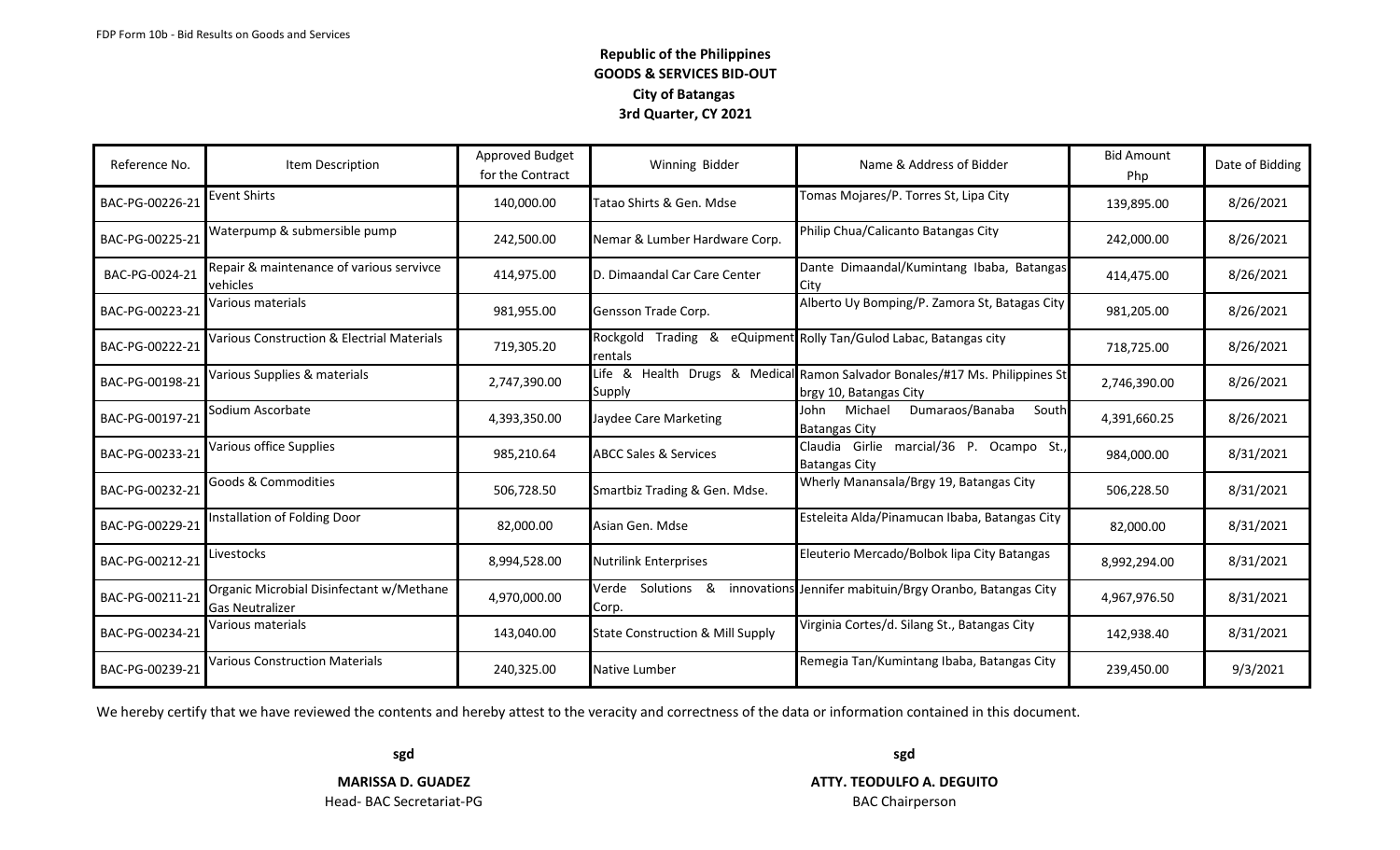| Reference No.   | Item Description                                     | Approved Budget<br>for the Contract | Winning Bidder                      | Name & Address of Bidder                                         | <b>Bid Amount</b><br>Php | Date of Bidding |
|-----------------|------------------------------------------------------|-------------------------------------|-------------------------------------|------------------------------------------------------------------|--------------------------|-----------------|
| BAC-PG-00238-21 | Industrial Working Jacket & Polo Shirt               | 265,200.00                          | Tatao Shirts & Gen. Mdse            | Tomas Mojares/P. Torres St, Lipa City                            | 265,000.00               | 9/3/2021        |
| BAC-PG-00236-21 | Various Office Supplies & equipment                  | 548,950.00                          | Mel- C Trading                      | Coronel/Pinagkrusan,<br>Imelda<br>alitagtag<br>Batangas          | 548,700.00               | 9/3/2021        |
| BAC-PG-00251-21 | Tarpaulins, Newsletter & signages                    | 152,760.00                          | <b>Goldmine Printing Press</b>      | Editha Santos/Evagelista St., Batangas City                      | 152,724.00               | 9/9/2021        |
| BAC-PG-00241-21 | Goods & commodities                                  | 424,875.00                          | Ten 25 Enterprises                  | Ma. Lea Macatangay/Brgy Tulo Batangas City                       | 424,006.00               | 9/3/2021        |
| BAC-PG-00243-21 | Various Medical Supplies & equipment                 | 246,020.00                          | Patville Pharma Trading             | Patrina Villanueva/Muzon San Luis Batangas                       | 245,820.00               | 9/3/2021        |
| BAC-PG-00242-21 | Various materials                                    | 598,105.00                          | <b>Cosworx Trading</b>              | Melvin Lee Tan/Pastor Rd. cuta, Batangas City                    | 596,655.00               | 9/3/2021        |
| BAC-PG-00250-21 | Repair & maintenance of various servivce<br>vehicles | 266,810.00                          | D. Dimaandal Car Care Center        | Dante Dimaandal/Kumintang Ibaba, Batangas<br>Citv                | 266,660.00               | 9/9/2021        |
| BAC-00249-21    | <b>Steel filing Cabinet</b>                          | 195,000.00                          | Rei Angels Enterprises              | marcelina Matienzo/Ilustr Ave. District IV<br>Lemery Batangas    | 194,844.00               | 9/9/2021        |
| BAC-PG-00248-21 | Athletic Supplies                                    | 329,465.00                          | Chel's & Clyde Trading              | Marian Mendoza/Laguna Hills Subd. Pansol<br>Calamba, laguna      | 329,276.00               | 9/9/2021        |
| BAC-PG-00216-21 | Agricultural Supplies & Planting Materials           | 4,638,013.90                        | <b>Nutrilink Enterprises</b>        | Eleuterio Mercado/Bolbok lipa City Batangas                      | 4,636,018.00             | 9/9/2021        |
| BAC-PG-00244-21 | Various Office Supplies                              | 1,695,325.00                        | Ten 25 Enterprises                  | Ma. Lea Macatangay/Brgy Tulo Batangas City                       | 1,693,552.50             | 9/16/2021       |
| BAC-PG-00245-21 | Security & Protection Equipment                      | 1,284,900.00                        | <b>ABCC Sales &amp; Services</b>    | Claudia Girlie marcial/36 P. Ocampo St.,<br><b>Batangas City</b> | 1,282,000.00             | 9/16/2021       |
| BAC-PG-00228-21 | <b>Various Construction Materials</b>                | 9,999,625.00                        | Rockgold<br>&<br>Trading<br>rentals | Equipment Rolly Tan/Gulod Labac, Batangas city                   | 9,997,405.00             | 6/21/2021       |
| BAC-PG-00228-21 | Acrylic Clear Cast Protective Screen                 | 56,820.00                           | JOFARENZ Printing & Enterprises     | Faye Gualberto/Sitio D'Hope Libjo Batangas<br>City               | 56,760.00                | 9/17/2021       |

We hereby certify that we have reviewed the contents and hereby attest to the veracity and correctness of the data or information contained in this document.

**sgd sgd MARISSA D. GUADEZ ATTY. TEODULFO A. DEGUITO** 

Head- BAC Secretariat-PG **BAC Chairperson**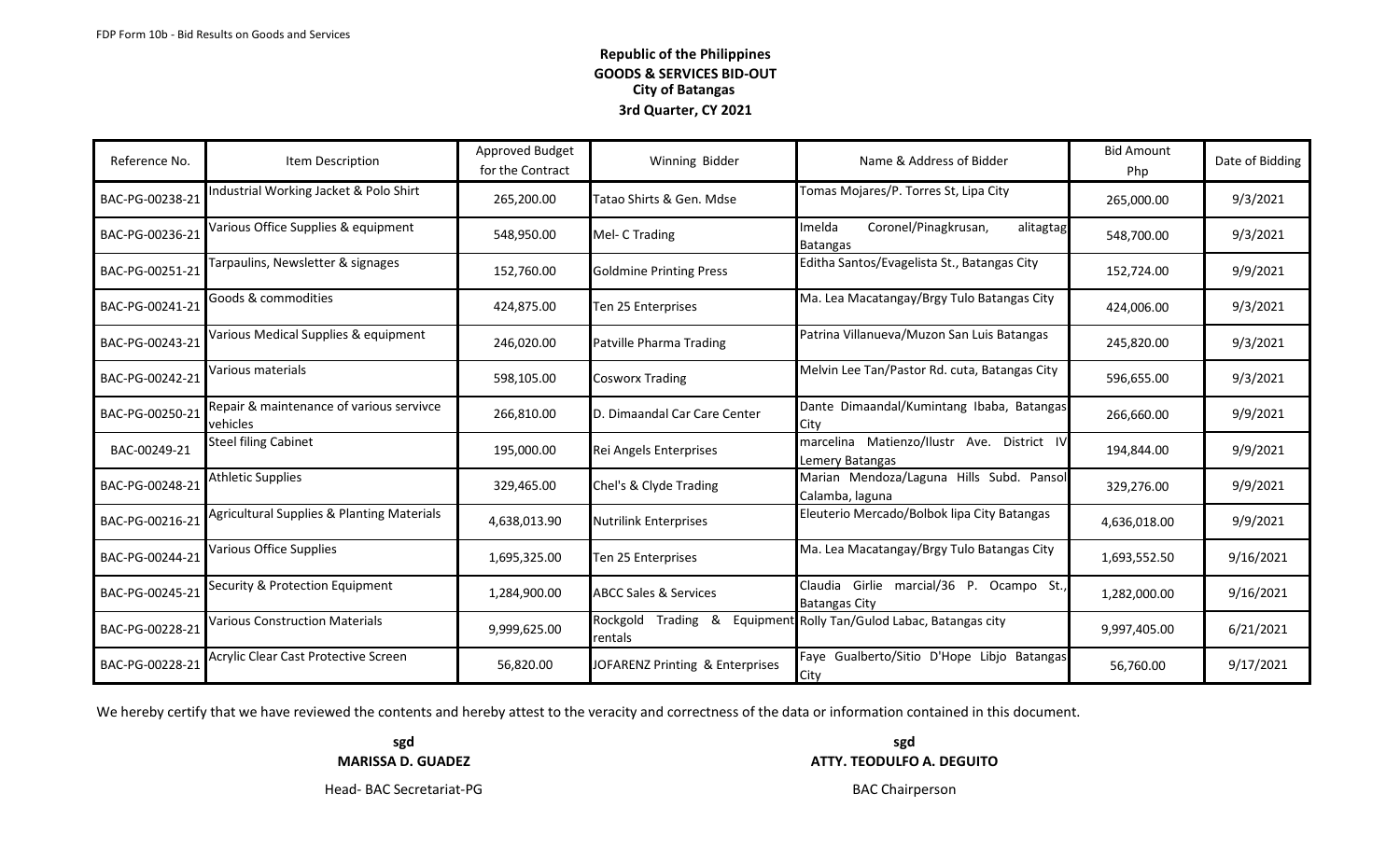| Reference No.   | Item Description                                     | <b>Approved Budget</b><br>for the Contract | Winning Bidder                                    | Name & Address of Bidder                           | <b>Bid Amount</b><br>Php | Date of Bidding |
|-----------------|------------------------------------------------------|--------------------------------------------|---------------------------------------------------|----------------------------------------------------|--------------------------|-----------------|
| BAC-PG-00255-21 | Various office Supplies & Equipment                  | 750,874.90                                 | Ten 25 Enterprises                                | Ma. Lea Macatangay/Brgy Tulo Batangas City         | 750,492.50               | 9/17/2021       |
| BAC-PG-00254-21 | Various materials                                    | 164,015.00                                 | <b>Cosworx Trading</b>                            | Melvin Lee Tan/Pastor Rd. cuta, Batangas City      | 163,275.00               | 9/17/2021       |
| BAC-PG-00253-21 | PPE Cover All                                        | 750,000.00                                 | P.A.<br>Mendoza Trading<br>&<br>Mdse.             | gen. Prudencio Mendoza/Apacible St., Batangas City | 749,000.00               | 9/17/2021       |
| BAC-PG-00252-21 | Meals & Snacks                                       | 84,000.00                                  | Tia rosa's Catering                               | Mary Ann Ramirez/Alangilan, Batangas City          | 83,940.00                | 9/17/2021       |
| BAC-PG-00264-21 | Various Airconditioning units                        | 692,400.00                                 | Refregeration<br>B.M.<br>Jaime<br>Airconditioning | & Jaime Magadia/Kumintang Ibaba, Batangas<br>Citv  | 691,400.00               | 9/21/2021       |
| BAC-PG-00263-21 | <b>Desktop Computers</b>                             | 745,000.00                                 | Ten 25 Enterprises                                | Ma. Lea Macatangay/Brgy Tulo Batangas City         | 744,960.00               | 9/21/2021       |
| BAC-PG-00262-21 | <b>Various Construciton Materials</b>                | 984,800.00                                 | Nemar & Lumber Hardware Corp.                     | Philip Chua/Calicanto Batangas City                | 979,342.00               | 9/21/2021       |
| BAC-PG-00261-21 | Meals                                                | 532,000.00                                 | Tia rosa's Catering                               | Mary Ann Ramirez/Alangilan, Batangas City          | 530,480.00               | 9/21/2021       |
| BAC-PG-00260-21 | Utensils                                             | 642,500.00                                 | Smartbiz Trading & Gen. Mdse.                     | Wherly Manansala/Brgy 19, Batangas City            | 642,000.00               | 9/21/2021       |
| BAC-PG-00258-21 | Rental of Photocopying Machine                       | 185,000.00                                 | Efren reyes Telecopy Trading<br><b>Services</b>   | Efren reyes/Calicanto Batangas City                | 185,000.00               | 9/21/2021       |
| BAC-PG-00231-21 | Learning materials                                   | 2,835,000.00                               | <b>ABC My Practice Book</b>                       | Rufino Gamad/Bagbag I Rosario Cavite               | 2,832,900.00             | 9/21/2021       |
| BAC-PG-00280-21 | Repair & maintenance of various servivce<br>vehicles | 312,035.00                                 | D. Dimaandal Car Care Center                      | Dante Dimaandal/Kumintang Ibaba, Batangas<br>City  | 311,735.00               | 9/28/2021       |
| BAC-PG-00278-21 | Ecobag w/Logo                                        |                                            | Ten 25 Enterprises                                | Ma. Lea Macatangay/Brgy Tulo Batangas City         | 330,000.00               | 9/28/2021       |
| BAC-PG-00270-21 | Letterheads, Memopads & Envelopes                    | 122,300.00                                 | JOFARENZ Printing & Enterprises                   | Faye Gualberto/Sitio D'Hope Libjo Batangas<br>City | 122,248.00               | 9/22/2021       |

We hereby certify that we have reviewed the contents and hereby attest to the veracity and correctness of the data or information contained in this document.

**sgd sgd MARISSA D. GUADEZ ATTY. TEODULFO A. DEGUITO** 

Head- BAC Secretariat-PG **BAC Chairperson**